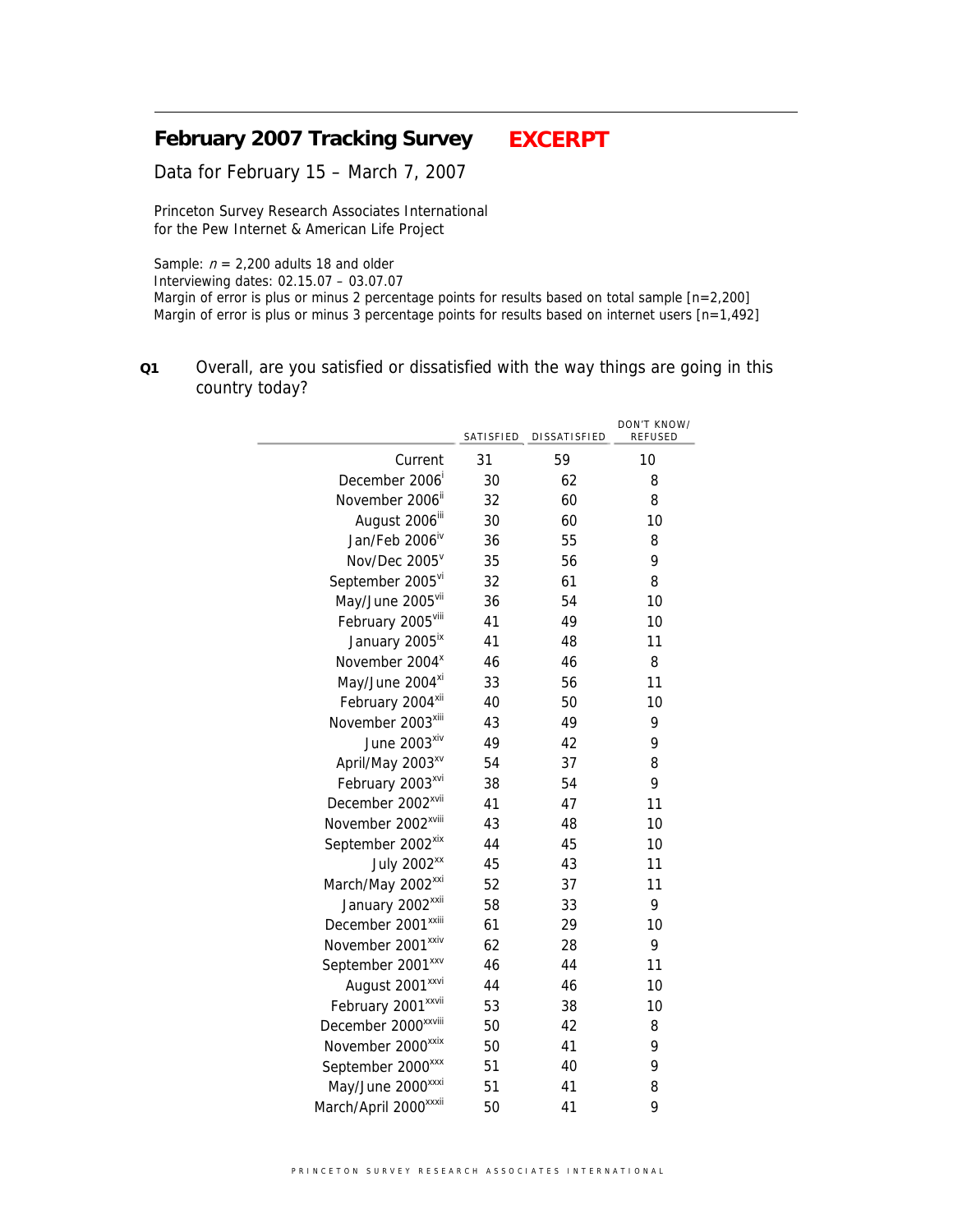**Q3** Overall, do you think that computers and technology give people MORE control over their lives, LESS control over their lives, or don't you think it makes any difference?

|   | CURRENT |                    | <b>FEB-APRIL</b><br>2006 |
|---|---------|--------------------|--------------------------|
| ℅ | 48      | More.              | 48                       |
|   | 18      | Less               | 16                       |
|   | 25      | No difference      | 29                       |
|   | Q       | Don't know/Refused | 8                        |

**Q5** Do you use a computer at your workplace, at school, at home, or anywhere else on at least an occasional basis?

|                                  | YES | N <sub>O</sub> | DON'T KNOW/<br>REFUSED |
|----------------------------------|-----|----------------|------------------------|
| Current                          | 73  | 27             | $\star$                |
| December 2006                    | 73  | 27             | $^{\star}$             |
| November 2006                    | 67  | 33             | 0                      |
| August 2006                      | 71  | 29             | $\star$                |
| Feb-April 2006 <sup>xxxiii</sup> | 75  | 25             | $\star$                |
| Jan/Feb 2006                     | 74  | 25             | $\star$                |
| Nov/Dec 2005                     | 68  | 31             | $^\star$               |
| September 2005                   | 74  | 26             | 0                      |
| May/June 2005                    | 72  | 28             | $\star$                |
| February 2005                    | 70  | 30             | $^\star$               |
| January 2005                     | 69  | 31             | $^\star$               |
| November 2004                    | 68  | 32             | 0                      |
| May/June 2004                    | 71  | 29             | $^\star$               |
| February 2004                    | 73  | 27             | $^\star$               |
| November 2003                    | 72  | 27             | $^\star$               |
| July 2003 xxxiv                  | 71  | 29             | $\star$                |
| June 2003                        | 71  | 29             | $^{\star}$             |
| April/May 2003                   | 69  | 31             | $\star$                |
| March 3-11, 2003                 | 71  | 29             | $^{\star}$             |
| February 2003                    | 70  | 30             | 0                      |
| December 2002                    | 68  | 32             | 0                      |
| November 2002                    | 70  | 30             | $\star$                |
| October 2002 <sup>xxxv</sup>     | 69  | 31             | $\star$                |
| September 2002                   | 68  | 32             | $^\star$               |
| <b>July 2002</b>                 | 69  | 31             | $^{\star}$             |
| March/May 2002                   | 69  | 31             | $\star$                |
| January 2002                     | 67  | 33             | 0                      |
| December 2001                    | 64  | 36             | $^{\star}$             |
| November 2001                    | 65  | 35             | $\star$                |
| October 2001 <sup>xxxvi</sup>    | 62  | 38             | $^{\star}$             |
| September 2001                   | 63  | 37             | $^{\star}$             |
| August 2001                      | 66  | 34             | 0                      |
| February 2001                    | 65  | 35             | $\overline{0}$         |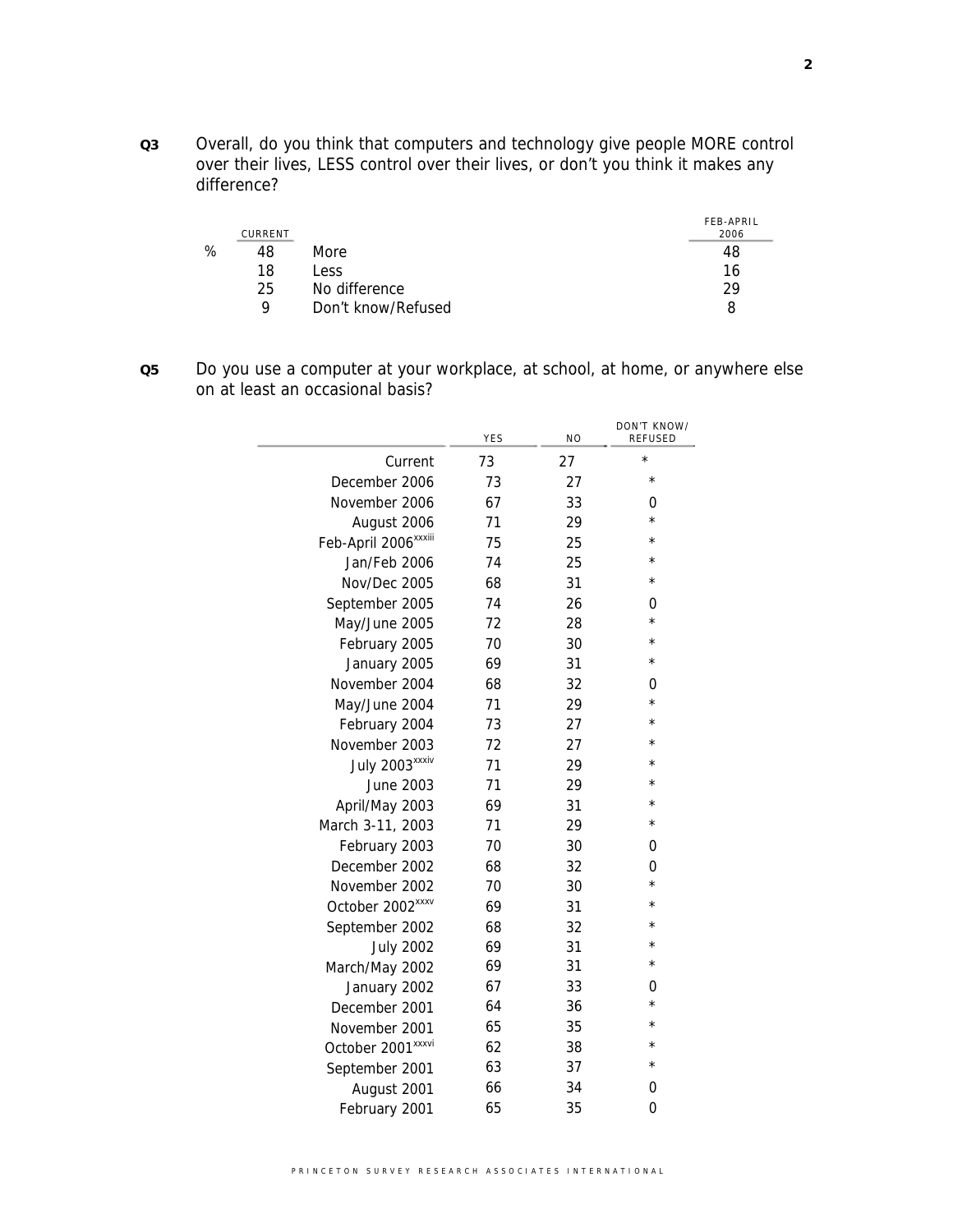| December 2000                       | 69 | 31 | $\star$ |
|-------------------------------------|----|----|---------|
| November 2000                       | 65 | 35 | $\star$ |
| October 2000 <sup>xxxvii</sup>      | 64 | 36 | $\star$ |
| September 2000                      | 62 | 38 | $\star$ |
| July/August 2000 <sup>xxxviii</sup> | 63 | 37 | $\star$ |
| May/June 2000                       | 60 | 40 | $\star$ |
| March/April 2000                    | 63 | 37 | $\star$ |
|                                     |    |    |         |

| Q <sub>6</sub> a |  |  |  |  | Do you use the internet, at least occasionally? |
|------------------|--|--|--|--|-------------------------------------------------|
|------------------|--|--|--|--|-------------------------------------------------|

**Q6b** Do you send or receive email, at least occasionally?<sup>1</sup>

|                  | <b>USES</b><br><b>INTERNET</b> | DOES NOT USE<br><b>INTERNET</b> |
|------------------|--------------------------------|---------------------------------|
| Current          | 71                             | 29                              |
| December 2006    | 70                             | 30                              |
| November 2006    | 68                             | 32                              |
| August 2006      | 70                             | 30                              |
| Feb-April 2006   | 73                             | 27                              |
| Jan/Feb 2006     | 73                             | 27                              |
| Nov/Dec 2005     | 66                             | 34                              |
| September 2005   | 72                             | 28                              |
| May/June 2005    | 68                             | 32                              |
| February 2005    | 67                             | 33                              |
| January 2005     | 66                             | 34                              |
| November 2004    | 61                             | 39                              |
| May/June 2004    | 63                             | 37                              |
| February 2004    | 63                             | 37                              |
| November 2003    | 64                             | 36                              |
| <b>July 2003</b> | 63                             | 37                              |
| June 2003        | 62                             | 38                              |
| April/May 2003   | 63                             | 37                              |
| March 3-11, 2003 | 62                             | 38                              |
| February 2003    | 64                             | 36                              |
| December 2002    | 57                             | 43                              |
| November 2002    | 61                             | 39                              |
| October 2002     | 59                             | 41                              |
| September 2002   | 61                             | 39                              |
| <b>July 2002</b> | 59                             | 41                              |
| March/May 2002   | 58                             | 42                              |
| January 2002     | 61                             | 39                              |
| December 2001    | 58                             | 42                              |
| November 2001    | 58                             | 42                              |
| October 2001     | 56                             | 44                              |
| September 2001   | 55                             | 45                              |
| August 2001      | 59                             | 41                              |

<sup>1&</sup>lt;br><sup>1</sup> Prior to January 2005, question wording was "Do you ever go online to access the Internet or World Wide Web or to send and receive email?"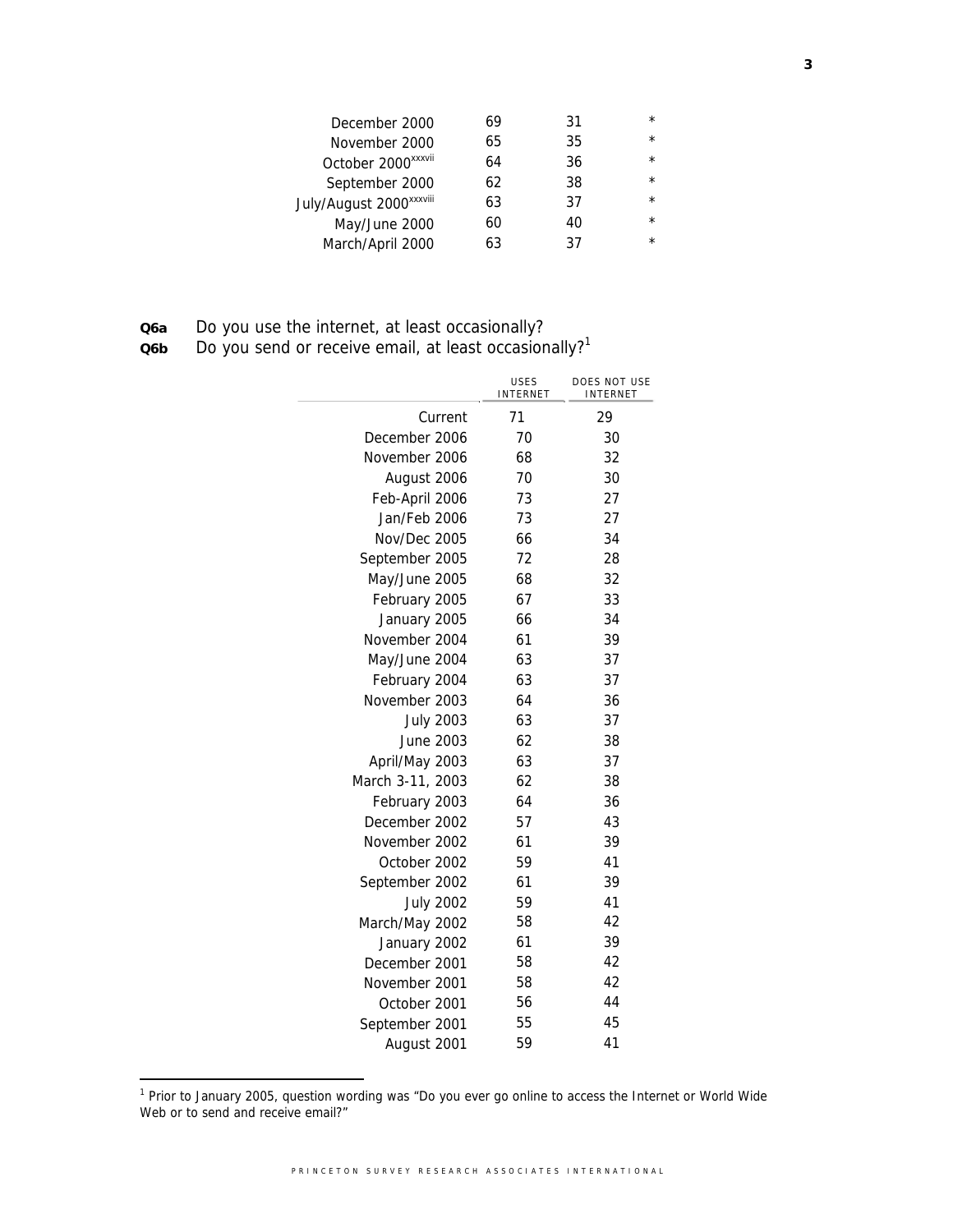| February 2001                  | 53 | 47 |
|--------------------------------|----|----|
| December 2000                  | 59 | 41 |
| November 2000                  | 53 | 47 |
| October 2000                   | 52 | 48 |
| September 2000                 | 50 | 50 |
| July/August 2000               | 49 | 51 |
| May/June 2000 <sup>xxxix</sup> | 47 | 53 |
| March/April 2000               | 48 | 52 |
|                                |    |    |

# **Q7** Did you happen to use the internet YESTERDAY?2

| Based on internet users [N=1,492] | YES, USED<br><b>INTERNET</b><br>YESTERDAY | NO, DID NOT<br>USE INTERNET<br>YESTERDAY | DON'T KNOW/<br><b>REFUSED</b> |
|-----------------------------------|-------------------------------------------|------------------------------------------|-------------------------------|
| Current                           | 69                                        | 31                                       | $^\star$                      |
| December 2006                     | 65                                        | 34                                       | $\star$                       |
| November 2006                     | 64                                        | 36                                       | $^\star$                      |
| August 2006                       | 66                                        | 34                                       | $\star$                       |
| Feb-April 2006                    | 66                                        | 33                                       | $^\star$                      |
| Nov/Dec 2005                      | 63                                        | 36                                       | $\star$                       |
| September 2005                    | 65                                        | 34                                       | $^\star$                      |
| February 2005                     | 60                                        | 40                                       | $\star$                       |
| January 2005                      | 58                                        | 42                                       | $\star$                       |
| November 2004                     | 61                                        | 39                                       | $\star$                       |
| May/June 2004                     | 53                                        | 46                                       | 1                             |
| February 2004                     | 55                                        | 44                                       | $^\star$                      |
| November 2003                     | 54                                        | 45                                       | $^\star$                      |
| <b>July 2003</b>                  | 52                                        | 47                                       | 1                             |
| June 2003                         | 55                                        | 44                                       | $^\star$                      |
| April/May 2003                    | 58                                        | 42                                       | $^\star$                      |
| March 3-11, 2003                  | 60                                        | 40                                       | 0                             |
| February 2003                     | 60                                        | 40                                       | $^\star$                      |
| December 2002                     | 56                                        | 44                                       | $^\star$                      |
| November 2002                     | 57                                        | 43                                       | $^\star$                      |
| October 2002                      | 57                                        | 43                                       | 0                             |
| September 2002                    | 58                                        | 42                                       | $^\star$                      |
| June 26-July 26, 2002             | 53                                        | 47                                       | $^\star$                      |
| March/May 2002                    | 57                                        | 43                                       | $^\star$                      |
| January 2002 <sup>3</sup>         | 59                                        | 41                                       | $\star$                       |
| Dec. 17-23, 2001                  | 58                                        | 42                                       | $^\star$                      |
| Nov. 19-Dec. 16 2001              | 60                                        | 40                                       | $^\star$                      |
| Oct. 19-Nov. 18 2001              | 61                                        | 39                                       | $^\star$                      |
| Oct. 8-18 2001                    | 51                                        | 49                                       | 1                             |
| October 2-7 2001                  | 56                                        | 43                                       | 1                             |
| Sept 20-Oct 1 2001                | 57                                        | 42                                       | 1                             |
| Sept 12-19 2001                   | 51                                        | 49                                       | $\star$                       |
| August 2001                       | 56                                        | 44                                       | $\star$                       |

# **Based on internet users [N=1,492]**

<sup>2</sup> Prior to January 2005, question wording was "Did you happen to go online or check your email **yesterday**?"<br><sup>3</sup> Internet user defined as Q5=1 and Q6=1 from Aug. 2001 until Jan 2002.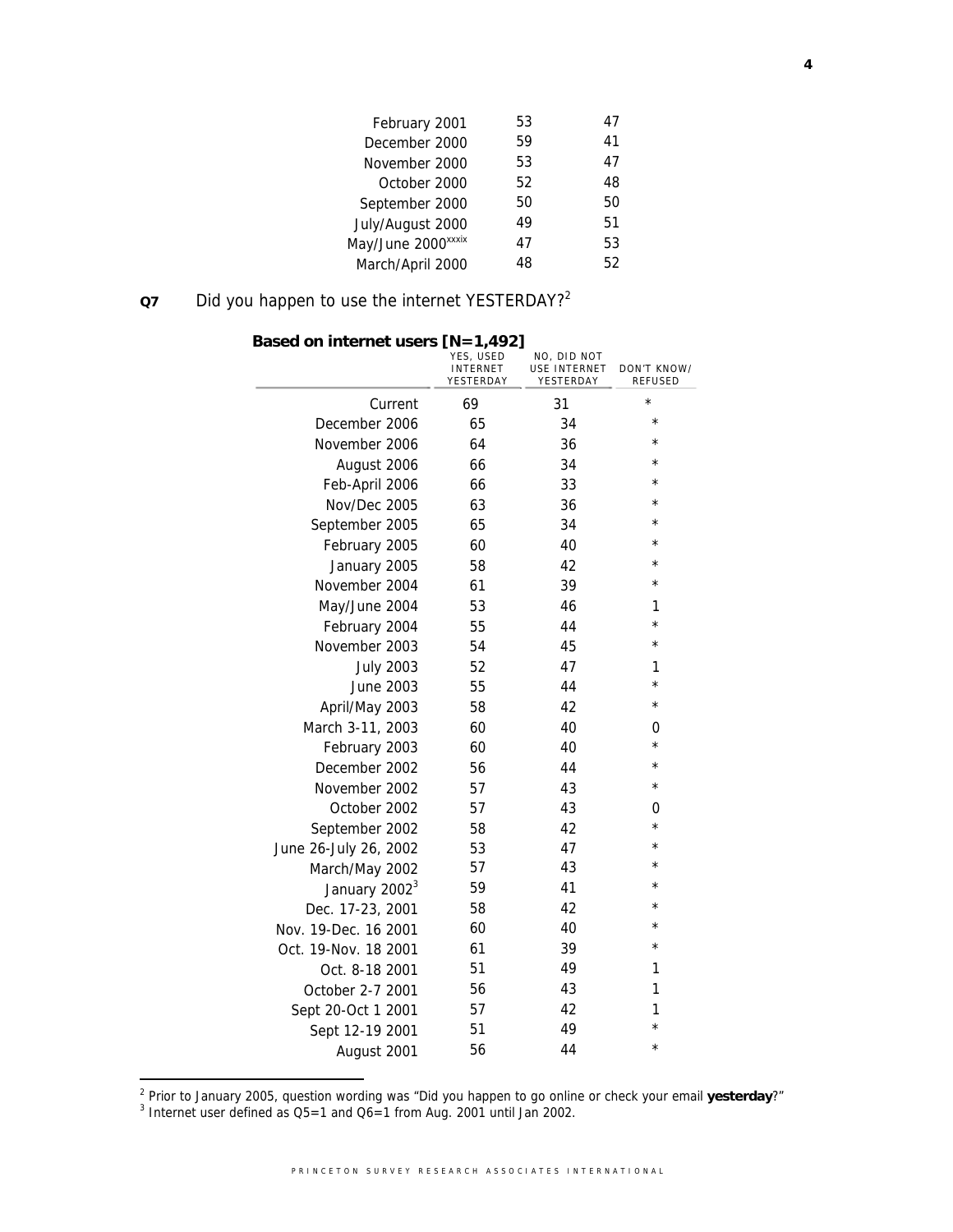| February 2001 <sup>4</sup> | 59 | 41 | $\star$ |
|----------------------------|----|----|---------|
| Fall 2000 <sup>xl</sup>    | 56 | 44 | $\star$ |
| July/August 2000           | 50 | 50 | $\star$ |
| May/June 2000              | 52 | 48 | $\star$ |
| April 2000 <sup>xli</sup>  | 55 | 45 |         |
| March 2000 <sup>xlii</sup> | 60 | 40 | $\star$ |

**VID01/VID02** Changing topics…We'd like to know if you ever use the internet to watch or download the following kinds of video. Do you ever watch or download…

 **[IF YES ASK:** Did you happen to do this YESTERDAY, or not?]

#### **Based on internet users [N=1,492]**

|                |                                                            | TOTAL<br><b>HAVE EVER</b><br>DONE THIS | <b>DID</b><br>YESTERDAY | <b>HAVE NOT</b><br><b>DONE THIS</b> | DON'T KNOW/<br><b>REFUSED</b> |
|----------------|------------------------------------------------------------|----------------------------------------|-------------------------|-------------------------------------|-------------------------------|
| a <sub>1</sub> | News videos                                                | 37                                     | 10                      | 63                                  | $\star$                       |
| b.             | Comedy or humorous videos                                  | 31                                     |                         | 69                                  | $\star$                       |
| $\mathsf{C}$ . | Movies or TV shows                                         | 16                                     | 3                       | 84                                  | 0                             |
| d.             | Music videos                                               | 22                                     | 4                       | 78                                  | $\star$                       |
| е.             | Sports videos                                              | 14                                     | 3                       | 86                                  | 0                             |
| f.             | Commercials or advertisements                              | 13                                     | 2                       | 87                                  | $^{\star}$                    |
| q.             | Political videos                                           | 15                                     | 2                       | 85                                  | $\star$                       |
| h.             | Animation or cartoons                                      | 19                                     | 3                       | 81                                  | $\star$                       |
| İ.             | Educational videos                                         | 22                                     | 3                       | 78                                  | $\star$                       |
| Τ.             | Adult videos                                               | 6                                      |                         | 94                                  | $\star$                       |
|                | k. Some other type of video I haven't<br>already mentioned | 6                                      | 2                       | 93                                  | $\star$                       |

Yes to any 57

**VID03** In general, what are your favorite videos to watch – those that are professionally produced or those that are produced by amateurs?

## **Based on online video watchers [N=800]**

CURRENT

- % 62 Professionally produced
	- 19 Produced by amateurs
	- 11 (VOL) Both equally
	- 8 Don't know/Refused

 4 Internet user for Feb. 2001 defined as Q5=1 and (Q6=1 or Q6A=1-7).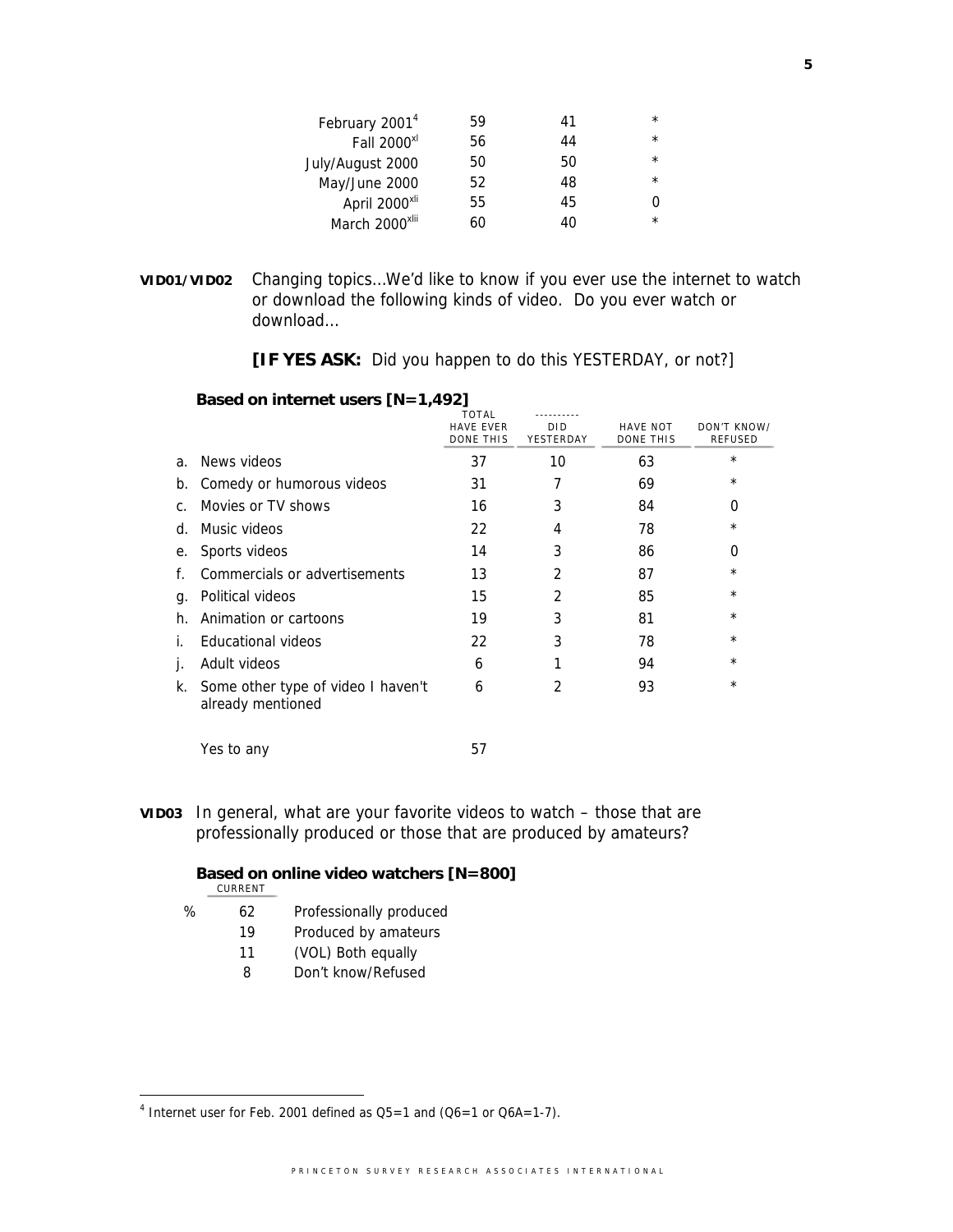**VID04** Do you ever watch video on the internet when you're **(INSERT)**? **IF YES:** Did you happen to do this yesterday, or not?

#### **Based on online video watchers [N=800]**

|                                      | <b>TOTAL EVER</b><br>DO THIS | DID<br>YESTERDAY | DO NOT<br><b>DO THIS</b> | DON'T KNOW/<br>REFUSED |
|--------------------------------------|------------------------------|------------------|--------------------------|------------------------|
| a. At home                           | 59                           | 19               |                          | $\star$                |
| b. At work                           | 24                           |                  | 76                       | $\star$                |
| c. Someplace other than home or work |                              |                  |                          | $^\star$               |

**VID05** When you watch video on the internet, do you ever watch with other people, such as friends or family – or do you always watch alone?

#### **Based on online video watchers [N=800]** CURRENT

- 
- % 57 Yes, watch with others
	- 35 No, always watch alone
	- 8 Don't know/Refused
- **VID06** How often, if ever, do you send someone else a link to a video? Do you do this…

#### **Based on online video watchers [N=800]**

CURRENT

% 2 Several times a day

- 1 About once a day
- 10 A few times a week
- 16 A few times a month
- 28 Less often
- 44 Never
- \* Don't know/Refused
- **VID07** How often, if ever, does someone else send YOU a link to a video? Does this happen…

### **Based on online video watchers [N=800]**

- CURRENT
- % 5 Several times a day
	- 4 About once a day
	- 16 A few times a week
	- 25 A few times a month
	- 25 Less often
	- 24 Never
	- 1 Don't know/Refused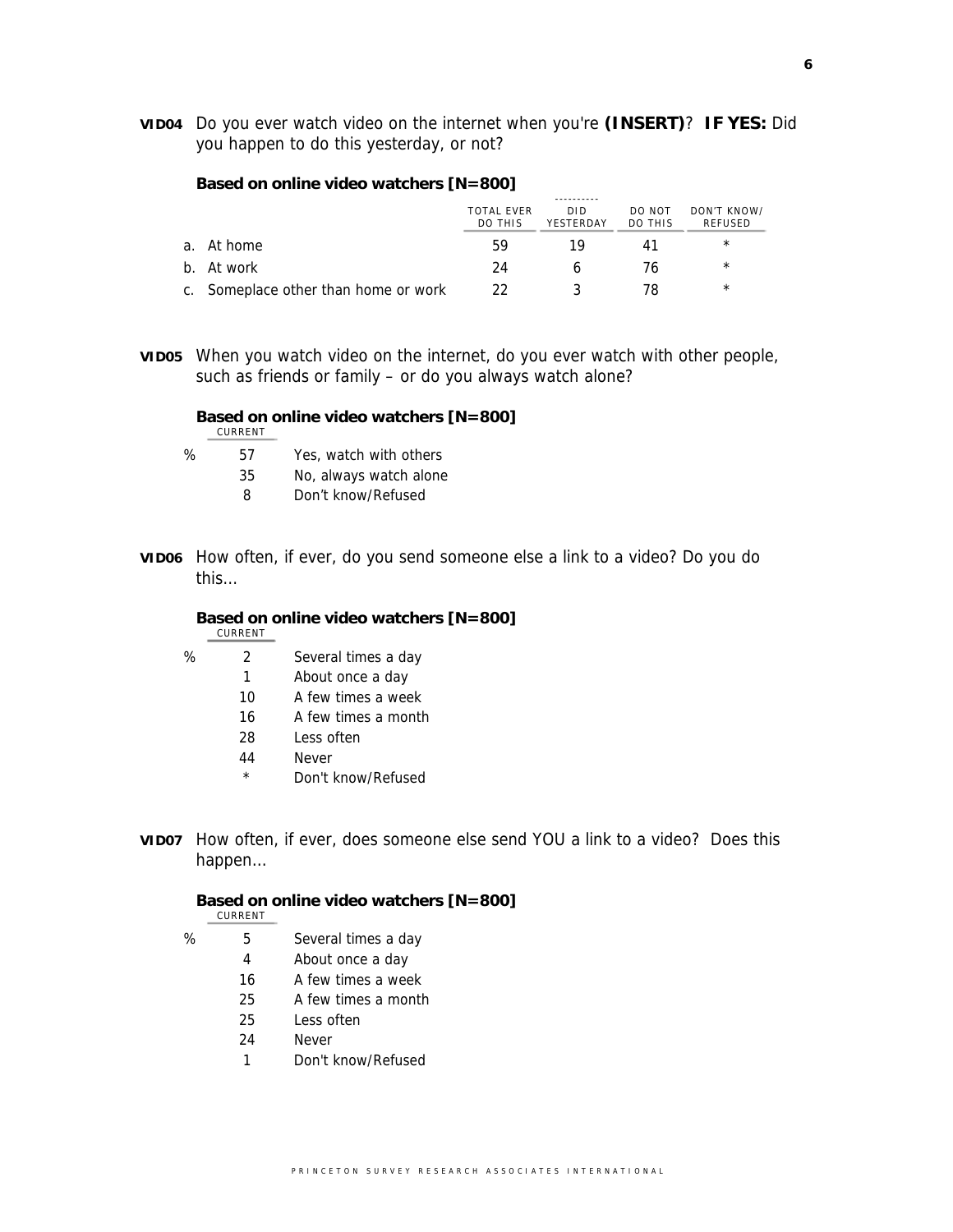**VID08** Do you ever share a link to a video by posting it on a website or blog, or do you never do this?

**Based on online video watchers [N=800]** CURRENT % 10 Yes

- - 89 No, never do this
	- \* Don't know/Refused
- **VID09** Do you ever RATE video you see on the internet using a rating system or do you never do this?

**Based on online video watchers [N=800]**

CURRENT

- % 13 Yes
	- 87 No, never do this
	- 1 Don't know/Refused
- **VID10** Do you ever POST A COMMENT after you see a video online, or do you never do this?

**Based on online video watchers [N=800]**

CURRENT

% 13 Yes

87 No, never do this

- 1 Don't know/Refused
- **VID11** At what specific sites do you watch or download video online?

**Based on online video watchers [N=800]**

CURRENT

- % 27 YouTube 12 News websites 9 Cable or network TV channel websites
	- 9 Yahoo
	- 6 MySpace
	- 6 Google Video
	- 5 AOL Video
	- 4 MSN Video
	- 2 iTunes
	- \* Blogs
	- 21 Other
	- 2 None
	- 22 Don't know/Refused

 **NOTE: Table exceeds 100% due to multiple response**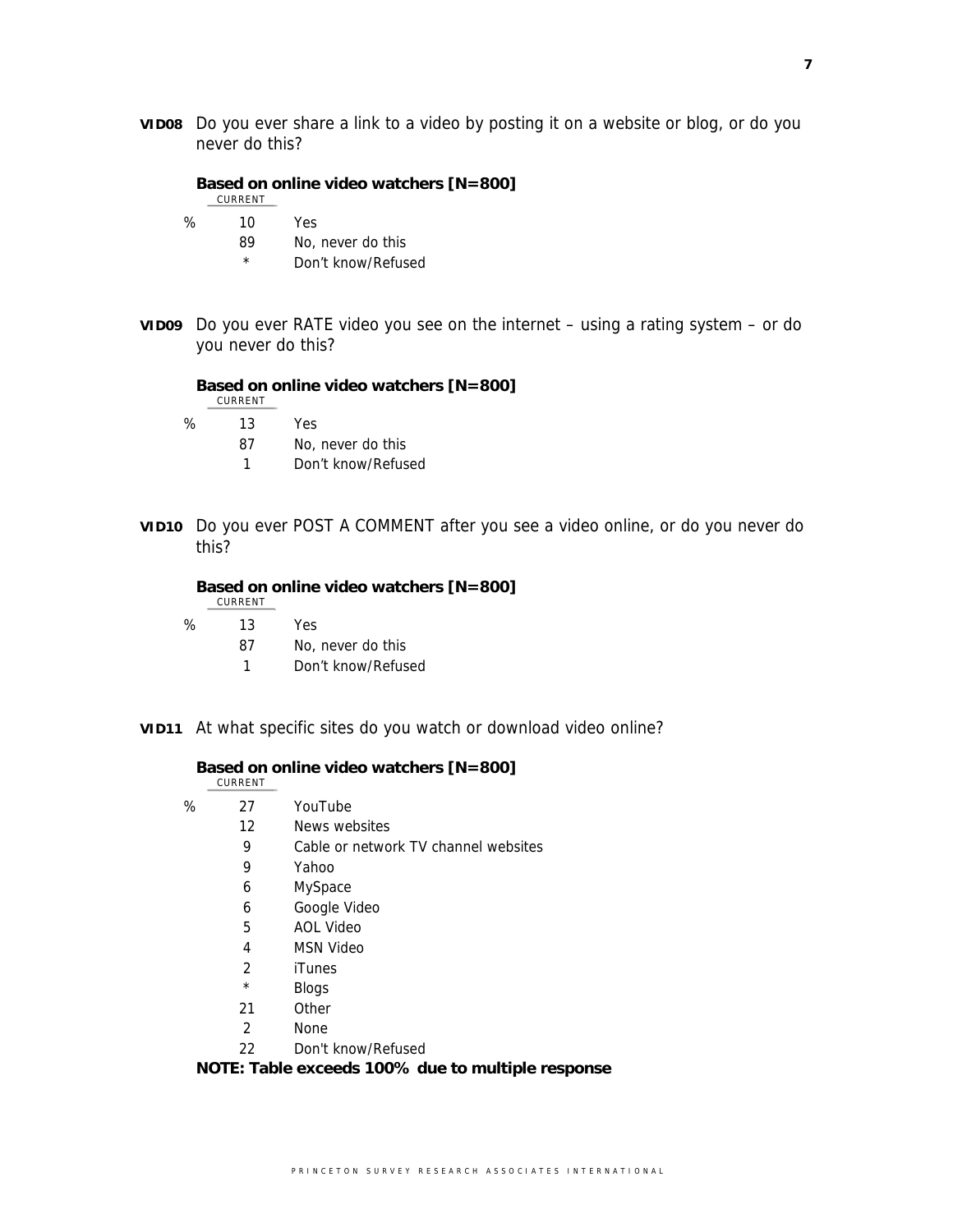## **VID12** At what site do you watch or download video MOST OFTEN?

**Based on online video watchers who watch or download videos at more than one site [N=146]**

|   | CURRENT |                                      |
|---|---------|--------------------------------------|
| ℅ | 29      | YouTube                              |
|   | 12      | Yahoo                                |
|   | 10      | News websites                        |
|   | 8       | MySpace                              |
|   | 7       | Cable or network TV channel websites |
|   | 5       | <b>MSN Video</b>                     |
|   | 4       | <b>iTunes</b>                        |
|   | 4       | AOL Video                            |
|   | 3       | Google Video                         |
|   | 1       | <b>Blogs</b>                         |
|   | 14      | Other                                |
|   | 3       | Don't know/Refused                   |

**VID13** Do you ever PAY to access or download video online, or not?

## **Based on online video watchers [N=800]** CURRENT % 7 Yes 93 No

\* Don't know/Refused

**VID14** Have you ever uploaded a video file online where others can watch it?

|   |         | Based on internet users $[N=1,492]$ |                 |
|---|---------|-------------------------------------|-----------------|
|   | CURRENT |                                     | <b>DEC 2006</b> |
| % | 8       | Yes                                 |                 |
|   | 91      | N٥                                  | 91              |
|   | $\star$ | Don't know/Refused                  | $\star$         |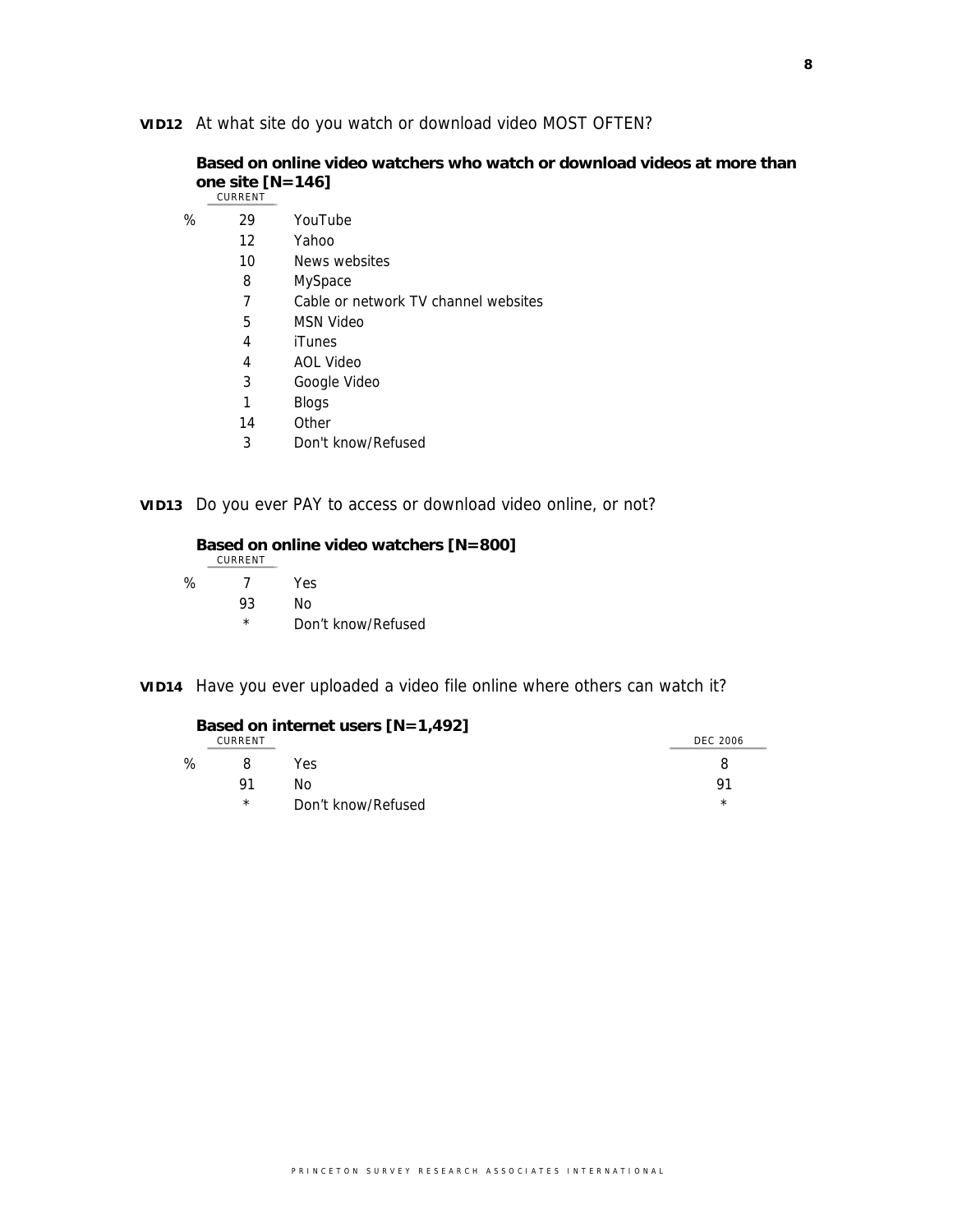## **Methodology**

This report is based on the findings of a daily tracking survey on Americans' use of the Internet. The results in this report are based on data from telephone interviews conducted by Princeton Survey Research Associates between February 15 to March 7 2007, among a sample of 2,200 adults, 18 and older. For results based on the total sample, one can say with 95% confidence that the error attributable to sampling and other random effects is plus or minus 2.3 percentage points. For results based Internet users  $(n=1,492)$ , the margin of sampling error is plus or minus 2.8 percentage points. In addition to sampling error, question wording and practical difficulties in conducting telephone surveys may introduce some error or bias into the findings of opinion polls.

The sample for this survey is a random digit sample of telephone numbers selected from telephone exchanges in the continental United States. The random digit aspect of the sample is used to avoid "listing" bias and provides representation of both listed and unlisted numbers (including not-yet-listed numbers). The design of the sample achieves this representation by random generation of the last two digits of telephone numbers selected on the basis of their area code, telephone exchange, and bank number.

New sample was released daily and was kept in the field for at least five days. The sample was released in replicates, which are representative subsamples of the larger population. This ensures that complete call procedures were followed for the entire sample. At least 10 attempts were made to complete an interview at sampled households. The calls were staggered over times of day and days of the week to maximize the chances of making contact with a potential respondent. Each household received at least one daytime call in an attempt to find someone at home. In each contacted household, interviewers asked to speak with the youngest male currently at home. If no male was available, interviewers asked to speak with the youngest female at home. This systematic respondent selection technique has been shown to produce samples that closely mirror the population in terms of age and gender. All interviews completed on any given day were considered to be the final sample for that day.

Non-response in telephone interviews produces some known biases in surveyderived estimates because participation tends to vary for different subgroups of the population, and these subgroups are likely to vary also on questions of substantive interest. In order to compensate for these known biases, the sample data are weighted in analysis. The demographic weighting parameters are derived from a special analysis of the most recently available Census Bureau's March 2006 Annual Social and Economic Supplement. This analysis produces population parameters for the demographic characteristics of adults age 18 or older, living in households that contain a telephone. These parameters are then compared with the sample characteristics to construct sample weights. The weights are derived using an iterative technique that simultaneously balances the distribution of all weighting parameters.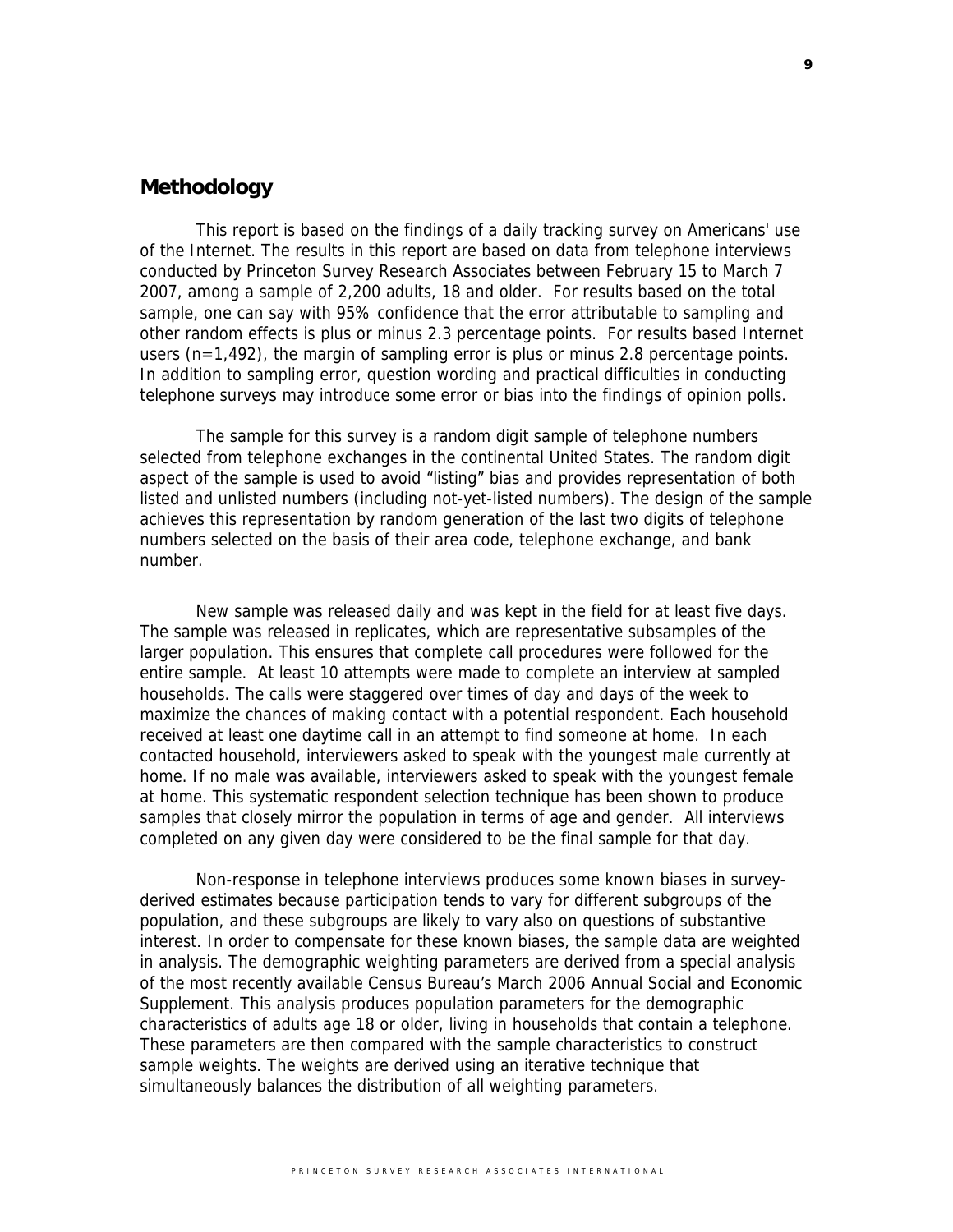| <b>Table 1: Sample Disposition</b> |              |  |  |  |  |
|------------------------------------|--------------|--|--|--|--|
|                                    | <b>Final</b> |  |  |  |  |
| <b>Total Numbers dialed</b>        | 19,200       |  |  |  |  |
|                                    |              |  |  |  |  |
| <b>Business</b>                    | 1,377        |  |  |  |  |
| Computer/Fax                       | 1,175        |  |  |  |  |
| Cell phone                         | 16           |  |  |  |  |
| Other Not-Working                  | 6,762        |  |  |  |  |
| Additional projected NW            | 1,213        |  |  |  |  |
| Working numbers                    | 8,657        |  |  |  |  |
| <b>Working Rate</b>                | 45.1%        |  |  |  |  |
|                                    |              |  |  |  |  |
| No Answer                          | 339          |  |  |  |  |
| <b>Busy</b>                        | 61           |  |  |  |  |
| Answering Machine                  | 1,312        |  |  |  |  |
| Callbacks                          | 186          |  |  |  |  |
| Other Non-Contacts                 | 155          |  |  |  |  |
| <b>Contacted numbers</b>           | 6,605        |  |  |  |  |
| <b>Contact Rate</b>                | 76.3%        |  |  |  |  |
|                                    |              |  |  |  |  |
| <b>Initial Refusals</b>            | 2,610        |  |  |  |  |
| Second Refusals                    | 1,288        |  |  |  |  |
| Cooperating numbers                | 2,707        |  |  |  |  |
| <b>Cooperation Rate</b>            | 41.0%        |  |  |  |  |
|                                    |              |  |  |  |  |
| No Adult in HH                     | 26           |  |  |  |  |
| Language Barrier                   | 335          |  |  |  |  |
| Eligible numbers                   | 2,346        |  |  |  |  |
| <b>Eligibility Rate</b>            | 86.7%        |  |  |  |  |
|                                    |              |  |  |  |  |
| Interrupted                        | 146          |  |  |  |  |
| Completes                          | 2,200        |  |  |  |  |
| <b>Completion Rate</b>             | 93.8%        |  |  |  |  |
|                                    |              |  |  |  |  |
| <b>Response Rate</b>               | 29.3%        |  |  |  |  |

Following is the full disposition of all sampled telephone numbers:

PSRAI calculates a response rate as the product of three individual rates: the contact rate, the cooperation rate, and the completion rate. Of the residential numbers in the sample, 76 percent were contacted by an interviewer and 41 percent agreed to participate in the survey. Eighty-seven percent were found eligible for the interview. Furthermore, 94 percent of eligible respondents completed the interview. Therefore, the final response rate is 29 percent.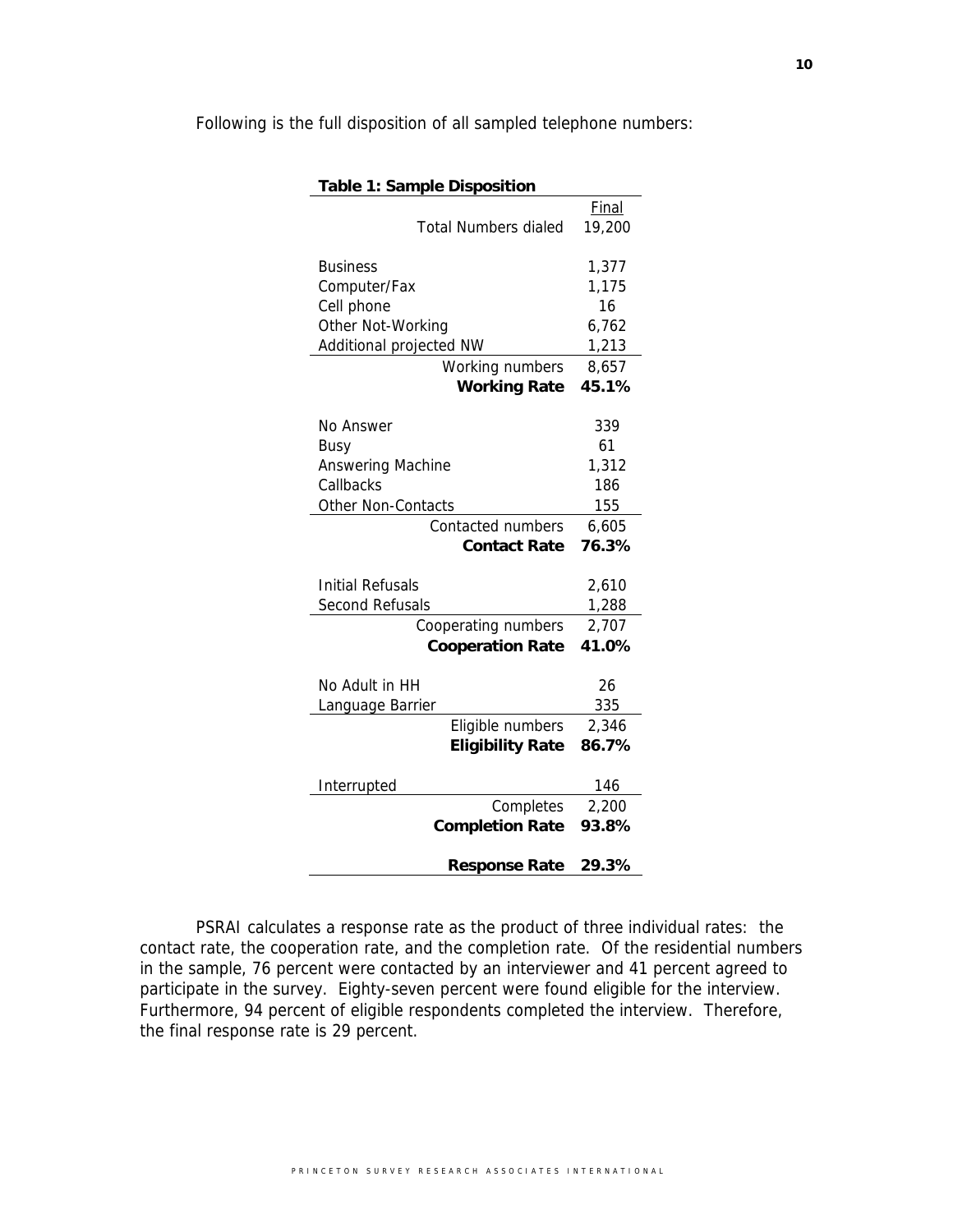# **Endnotes**

viii February 2005 trends based on daily tracking survey conducted Feb. 21-March 21, 2005 [N=2,201].

 $\overline{X}$  January 2005 trends based on daily tracking survey conducted Jan. 13-Feb.9, 2005 [N=2,201].

x November 2004 trends based on the November Post-Election Tracking Survey, conducted Nov 4-Nov 22, 2004 [N=2,200].

 $\frac{x_1}{x_2}$  May/June 2004 trends based on daily tracking survey conducted May 14-June 17, 2004 [N=2,200].

 $xii$  February 2004 trends based on daily tracking survey conducted February 3-March 1, 2004 [N=2,204].

xiii November 2003 trends based on daily tracking survey conducted November 18-December 14, 2003  $[N=2,013]$ .

 $x\text{v}$  April/May 2003 trends based on daily tracking survey conducted April 29-May 20, 2003 [N=1,632].

 $x^{1/2}$  February 2003 trends based on daily tracking survey conducted February 12-March 2, 2003 [N=1,611].

xvii December 2002 trends based on daily tracking survey conducted Nov. 25–Dec. 22, 2002 [N=2,038].

xviii November 2002 trends based on daily tracking survey conducted October 28-November 24, 2002  $[N=2,745]$ .

xix September 2002 trends based on daily tracking survey conducted September 9-October 6, 2002  $[N=2,092]$ .

xx July 2002 trends based on 'Sept. 11th-The Impact Online' survey conducted June 26-July 26, 2002 [N=2,501].

xxi March/May 2002 trends based on daily tracking surveys conducted March 1-31, 2002 and May 2-19, 2002.

xxii January 2002 trends based on a daily tracking survey conducted January 3-31, 2002.

<sup>xxiii</sup> December 2001 trends represent a total tracking period of December 1-23, 2001 [N=3,214]. This tracking period based on daily tracking surveys conducted December 17-23, 2001 and November 19- December 16, 2001.

xxiv November 2001 trends represent a total tracking period of November 1-30, 2001 [N=2,119]. This tracking period based on daily tracking surveys conducted October 19 – November 18, 2001 and November 19 – December 16, 2001.

i <sup>i</sup> December 2006 trends based on daily tracking survey, conducted November 30 - December 30, 2006  $[N=2,373]$ .

 $\textsuperscript{ii}$  November 2006 trends based on Post-Election tracking survey, conducted Nov. 8-Dec. 4, 2006 [N=2,562]. This includes an RDD sample [N=2,362] and a cell phone only sample [N=200]. Results reflect combined samples, where applicable.

 $\text{``}$  August 2006 trends based on daily tracking survey, conducted August 1-31, 2006 [N=2,928].

 $\mu$  Jan/Feb 2006 trends based on the Exploratorium Survey, conducted Jan. 9-Feb. 6, 2006 [N=2,000].

V Nov/Dec 2005 trends based on daily tracking survey conducted Nov. 29-Dec. 31, 2005  $[N=3,011]$ .

 $\rm{v}$ <sup>i</sup> September 2005 trends based on daily tracking survey conducted Sept. 14-Oct.13, 2005 [N=2,251].

vii May/June 2005 trends based on the Spyware Survey, conducted May 4-June 7, 2005 [N=2,001].

 $x^{iv}$  June 2003 trends based on 'Internet Spam' survey conducted June 10-24, 2003 [N=2,200].